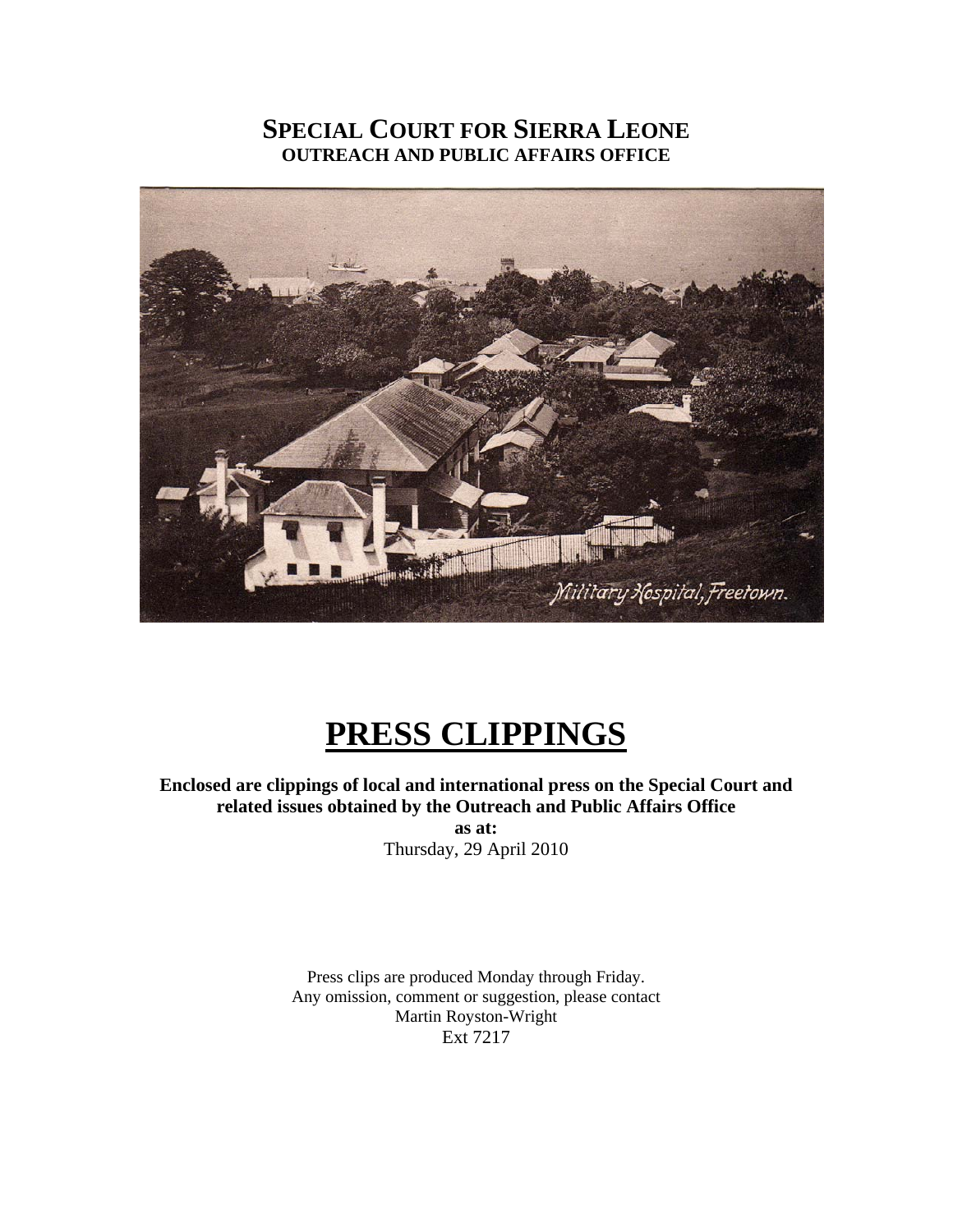| <b>Local News</b>                                                                          |             |
|--------------------------------------------------------------------------------------------|-------------|
| Fayia Musa Testifies in Charles Taylor's Case / Independent Observer                       | Page 3      |
| <b>International News</b>                                                                  |             |
| Charles Taylor Refuses To Go To Court/ Charlestaylortrial.org                              | Page 4      |
| George Weah: "It's Charles Taylor's Right to Live in Liberia/ The Liberian Journal         | Pages 5-6   |
| UNMIL Public Information Office Media Summary / UNMIL                                      | Pages 7-11  |
| The ICC's Role In Sudan: Peace Versus Justice / Institute for Defence Studies and Analyses | Pages 12-16 |
| Bemba Lawyers Challenge War Crimes Charges at ICC / Voice of America                       | Page 17     |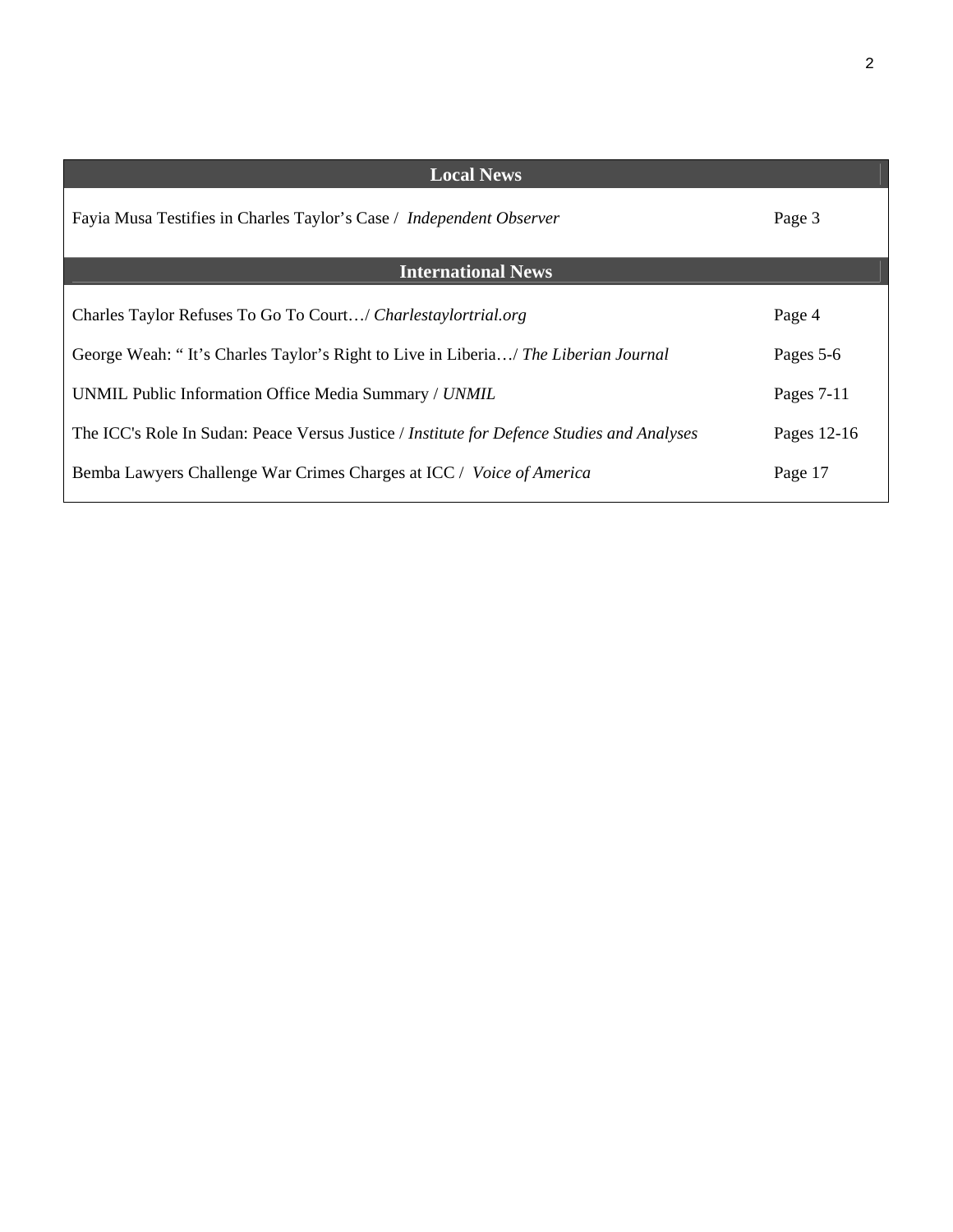# Independent Observer Thursday, 29 April 2010

# ayia Musa testifies in **Charles Taylor's trial**

During the Sierra Leone decade long civil war hundreds of civilians lost their hands or legs to amputation, and thousands were reportedly driven from their homes and held hostage by the Sierra Leone rebels, the RUF and their allies. But Defence Witness, Fayia Musa has told the Special Court in The Hague that the RUF did not take civilians hostage. Mr. Fayia also testified that Mr. Taylor had relationship with the RUF beyond 1992, but he did not give military support to the rebel organization... John Kollie reports...

**Continuing his cross-examination Defence Witness** Fayia Musa has told the court that the RUF did not take any civilian hostage during the Sierra Leone civil war. He said civilians' decision to stay in RUF controlled territories were based on reports from Guinea and Freetown that Sierra Leoneans were being killed on suspicion of being rebels.

Mr. Fayia Musa emphasized that civilians were not forced to stay in the RUF territories.

But Prosecution Lawyer, Nicholas Kumjian reminded the witness that civilians were not free to leave RUF territories and Mr. Fayia denied.

Former Liberian President, Charles Taylor is accused of supporting the Sierra Leonean rebels who allegedly rained terror on the civilian population. Mr. Taylor and

his Defence Team have consistently told the court that he severed all relationship with Former RUF Leader Mr. Foday Sankoh and his rebel movement in August 1992. But Defence Witness, Fayia Musa said in 1995 Mr. Taylor invited an RUF delegation to the provincial city of Gbarnga, Mr. Taylor's former headquarters in Bong

County. Mr. Fayia said Mr. Sankoh turned down the invitation, but some senior members of the RUF including himself persuaded Mr. Sankoh into accepting the invitation.

The Defence Witness told the court the RUF delegation visited Gbarnga and was later taken to Accra Ghana by Mr. Taylor on what he called site seeing.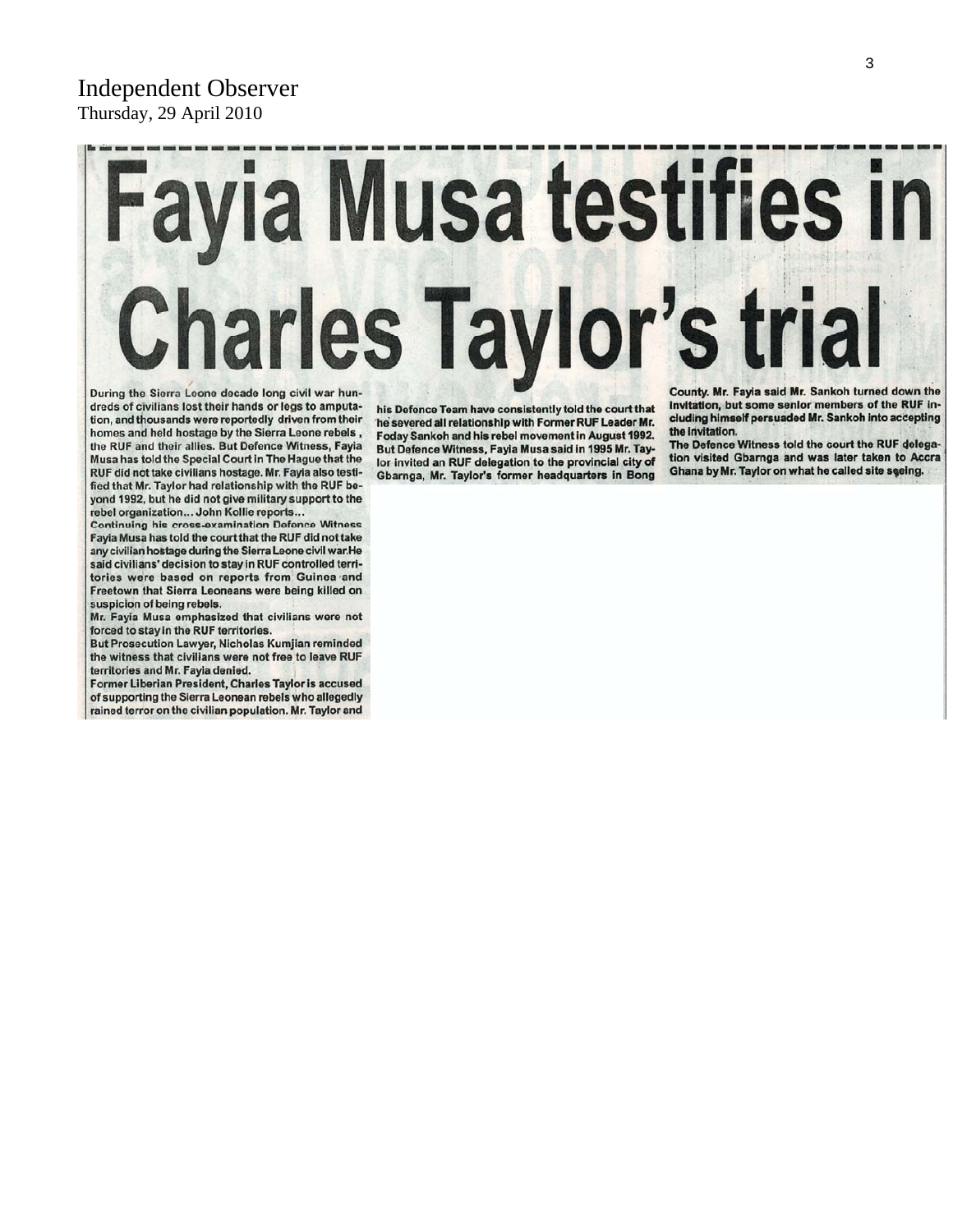# Charlestaylortrial.org Wednesday, 28 April 2010

# **Charles Taylor Refuses To Go To Court In Protest Against Treatment By Dutch Security Personnel**

By Alpha Sesay

Charles Taylor today refused to attend his trial in protest of security measures by Dutch security personnel responsible for taking him from his detention facility to the courtroom in The Hague.

When the Special Court for Sierra Leone resumed this morning, Mr. Taylor was conspiciously absent. The former Liberian president's defense counsel, Morris Anyah, explained to the judges that Dutch security personel had handcuffed Mr. Taylor and kept him waiting in a vehicle for 15 minutes. This irritated Mr. Taylor and he refused to go to court today. Mr. Anyah called this action by the Dutch security personnel unnecessary and disrespectful.

Explaining to the judges what transpired between Mr. Taylor and the Dutch security personnel, Mr. Anyah said that "he was handcuffed, he was placed in a vehicle, and this is where the problem arose. He was left in that vehicle, for in his estimation, 10 to 15 minutes while the detention center personnel went to transport or bring another detainee from upstairs to another waiting vehicle to be transported to the same court house."

"What we submit, objectively speaking, is unnecessary and is disrepectful, is to have the accused sit in a van waiting for several minutes while he is handcuffed," Mr. Anyah added.

When the court adjourned and resumed in the afternoon, the judges informed the parties that they had done some investigation into what transpired between Mr. Taylor and the Dutch security personnel.

Presiding judge, Justice Julia Sebutinde, said that the actions of the Dutch security personnel were not disrepectful to Mr. Taylor as he was represented by his defense counsel. The learned judge said that Mr. Taylor had only been made to wait for those minutes because the Dutch security personnel wanted to transport him to the court alongside the other detainees.

"Now in our view, unanimously, we do not think that what happened this morning — whereby the authorities requested Mr. Taylor to wait for some 15 minutes, and I don't know whether he actually waited for 15 minutes or less – that that was necessarily an unreasonable request, given the circumstance that there was that one team ready to bring a number of accused persons, " Justice Sebutinde said.

"Secondly, it is common knowledge that Mr. Taylor is not the only accused person standing trial in the past few months. And that these various accused persons have been transported in similar manner from the same detention center together, perhaps in convoy in the same way. Of course I — we — would expect Mr. Taylor to respect the conditions of the detention center and the transportation regimes," the presiding judge added.

As the judges ordered that the trial would continue in Mr. Taylor's absence, the ninth defense witness, Liberian national and former Brigade Commander for Revolutionary United Front (RUF) rebel group, Martin Flomo George, concluded his testimony. He reiterated that Mr. Taylor did not provide support for RUF rebels in Sierra Leone as alleged by prosecutors.

Befoore court adjourned today, Mr. Taylor's tenth defense witness, a Liberian national and former member of the Armed Forces of Liberia (AFL) during Mr. Taylor's presidency, Karnah Mineh, took the witness's stand.

Mr. Mineh's direct-examination will continue tomorrow.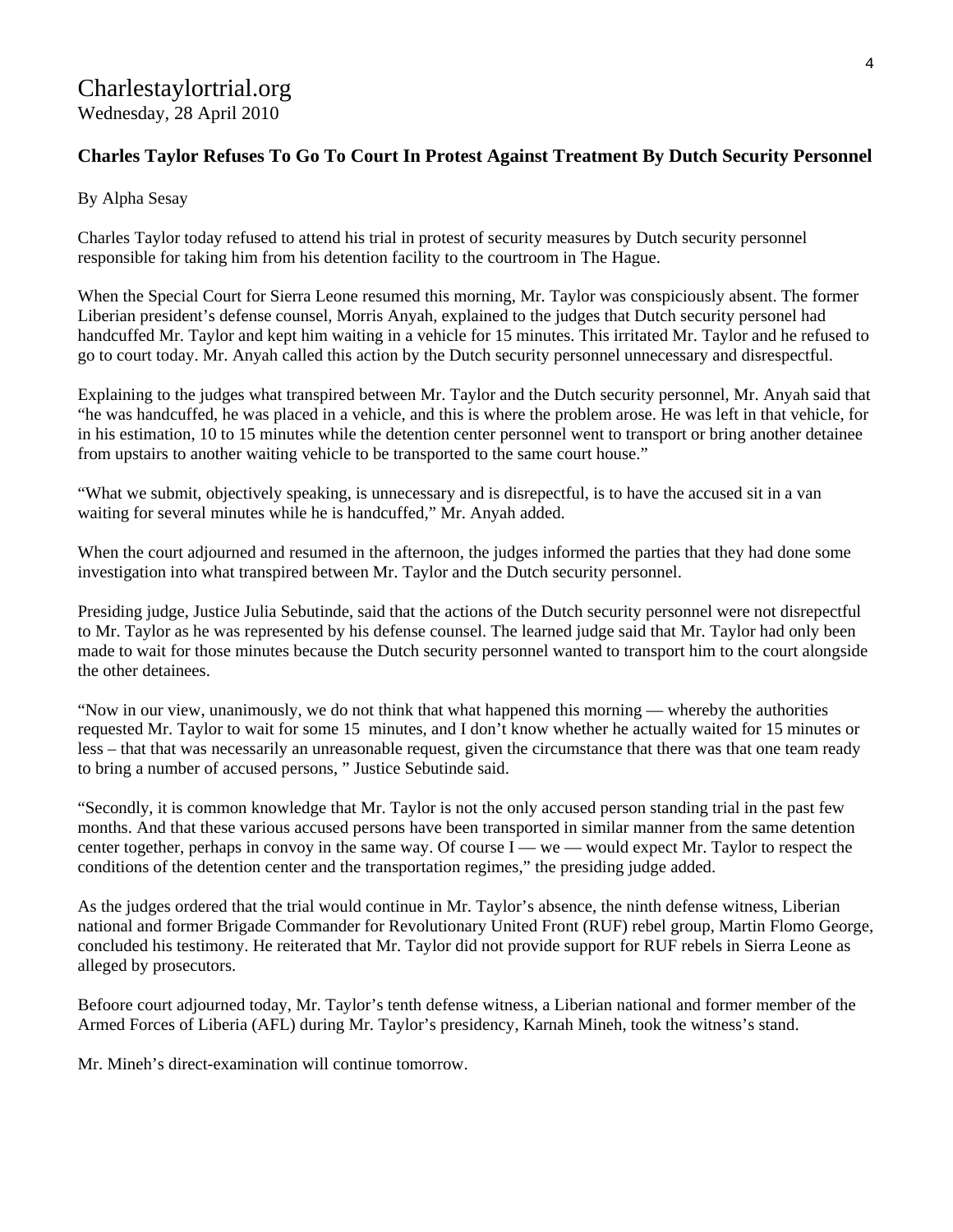# The Liberian Journal Thursday, 29 April 2010

### **George Weah: " It's Charles Taylor's Right to Live in Liberia…If"**

By: Gardea V. Woodson



Mr. George Weah of CDC

Mr. George Weah of the Congress for Democratic Change (CDC) says it's Charles Taylor's constitutional rights to live in Liberia if he's acquitted by the UN-backed War Crimes Tribunal in The Hague, for crimes against humanity in Sierra Leone.

Weah, a 2005 presidential candidate on CDC's ticket, said he sees no reason why the former president can't live in Liberia, saying "Liberia did not send Taylor to The Hague, neither accused him of any crimes…he should be allowed to return to his native country as a free citizen and should be welcomed by all as such."

In an interview with Radio Netherlands on Tuesday, April 27, 2010, Mr. Weah, an international soccer celebrity, said if Liberians think that Taylor committed crime and he needed to be tried, "It's a good thing, you know."

Mr. Weah was, however, quick to point out that "If The Hague says he's not guilty, and Liberians don't put charges on him, he's a free citizen."

Asked if Mr. Taylor would be a risk to the Liberian society if he does return after his acquittal, Mr. Weah said although he can't read his heart, he's of the view that Mr. Taylor has no intention to cause trouble in Liberia, pointing out that it would be Mr. Taylor's intention to make peace with people he had wronged in the past.

He said there are Liberians who committed crimes against their fellow countrymen, yet, the victims and perpetrators are coexisting in Liberia, adding "that shows that Liberians will be glad to interact with him."

Questioned on his possible run in the 2011 elections in Liberia, Mr. Weah said it's CDC's decision to make at the party's convention, where a standard bearer is selected.

Mr. Weah said if he has to contest the elections as a presidential candidate, he will convince his fellow partisans to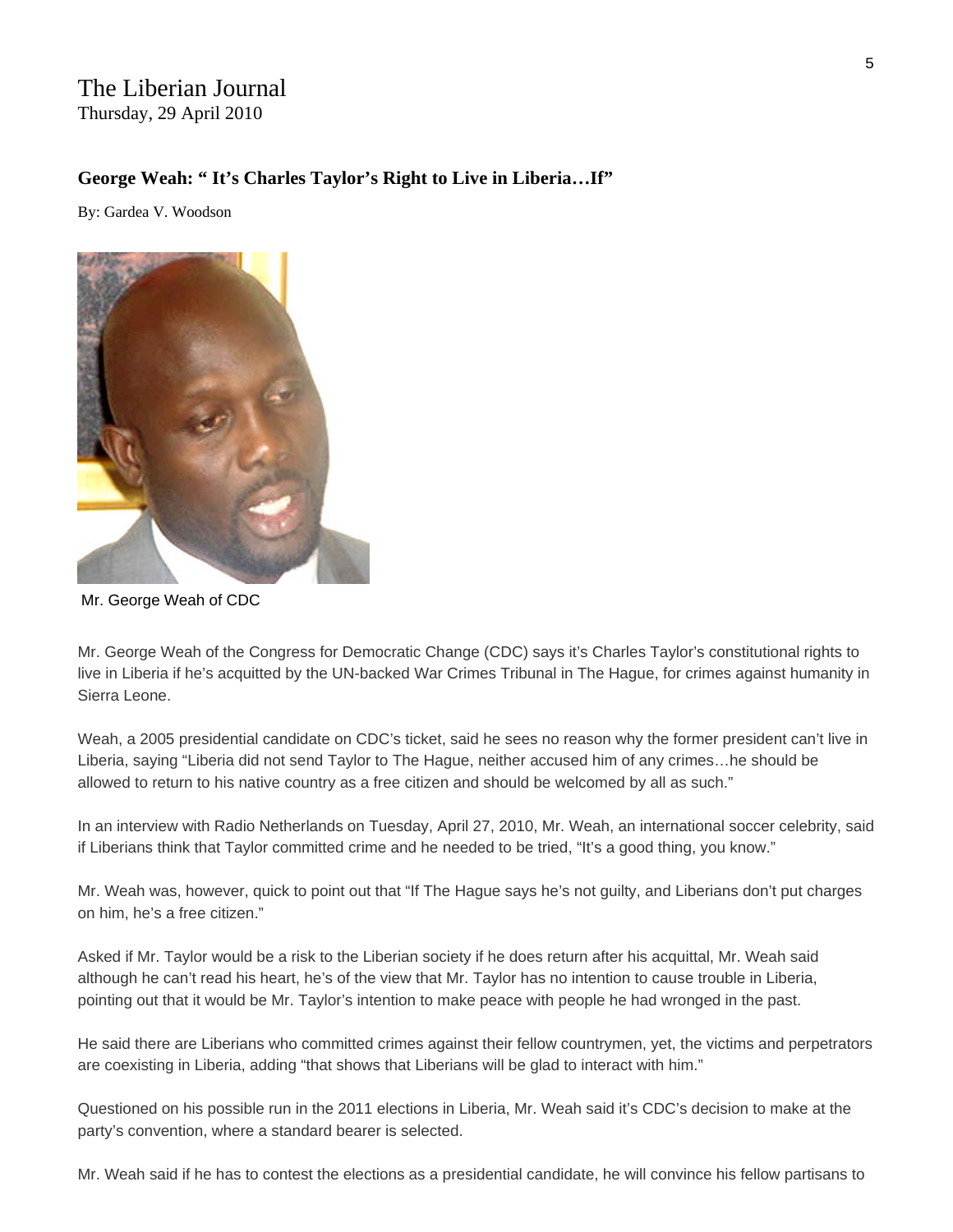nominate him as a viable option among the pool of candidates.

Touching on his education, a major hurdle for him during the 2005 presidential elections, Mr. Weah said he's studying Business Administration and Criminal Justice, pointing out that "It's good to go to school, and I'm enjoying it."

Meanwhile, Mr. Weah has welcomed the Liberian government's decision to set up a special tribunal for war crimes, similar to the one in neighboring Sierra Leone.

He said the court will show to those who do not respect human rights that they stand to face the consequences of their action in court.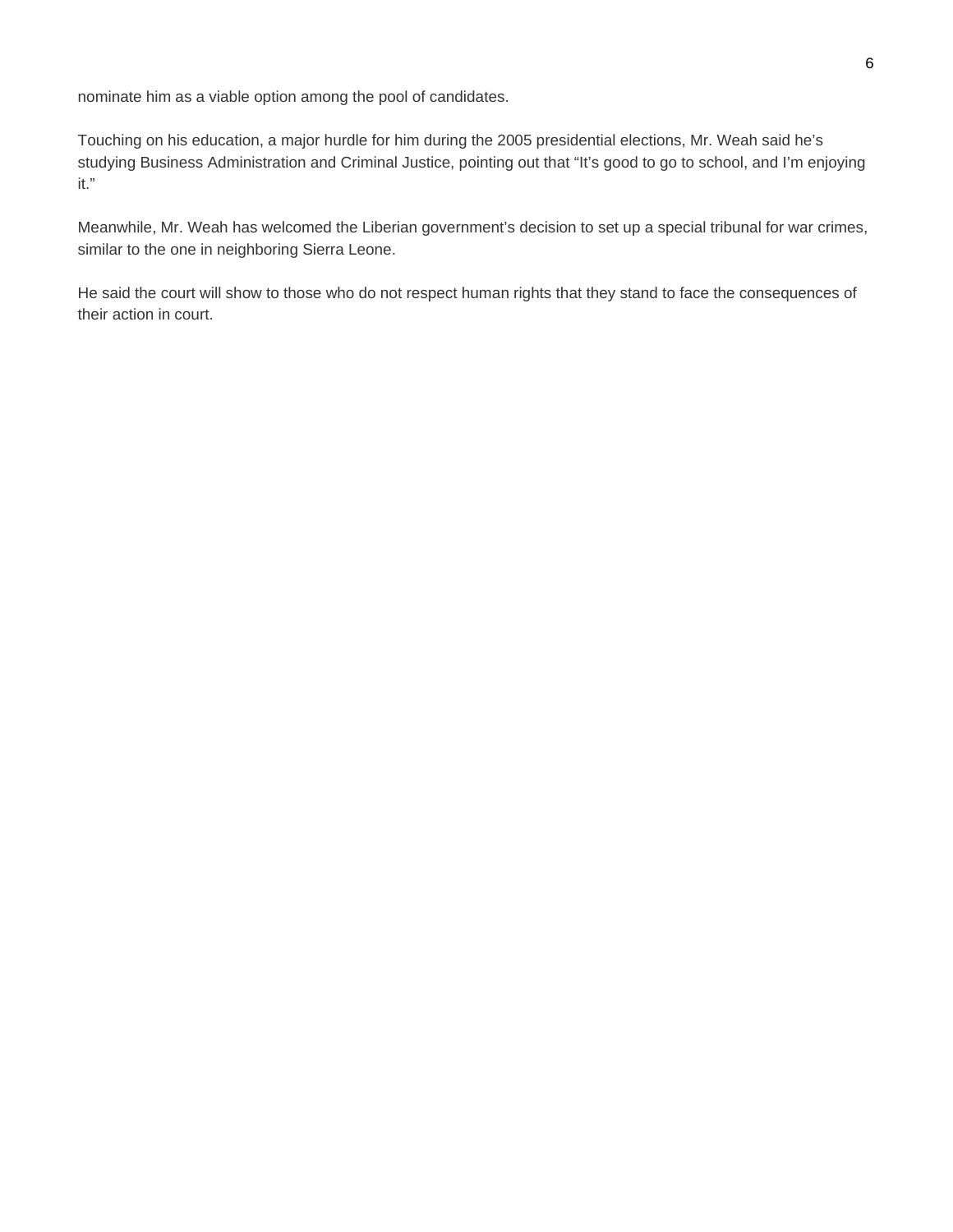

United Nations Mission in Liberia (UNMIL)

# **UNMIL Public Information Office Media Summary 28 April 2010**

*[The media summaries and press clips do not necessarily represent the views of UNMIL.]* 

# **UN News in Liberia**

#### **UNMIL News**

# **UNMIL Opens 3-day Workshop … As Political Officer Calls for Factual Reportage**

[In Profile Daily, New Vision]

- The Chief of Political Planning of the United Nations Mission in Liberia (UNMIL) has called on Liberian journalists to be committed to reporting the facts.
- Mr. Ademola Araoye said media seek to achieve unfettered purveyance of unlimited ideas and vision of society.
- Mr. Araoye said the hallmark of a good media is its inherent capacity to build a space where ideas are traded unhindered for the creation of a better society for the good of every citizen.
- The UNMIL Chief of Political Planning spoke Tuesday at the opening of a three-day political reporting workshop for journalists in Monrovia under the auspices of UNMIL.

# **Local News on Liberian issues**

#### **President Sirleaf Expresses Satisfaction over Liberia, Sierra Leone Ties**

[Public Agenda, The Informer, New Vision]

- President Ellen Johnson Sirleaf has recalled with deep satisfaction the close bonds of friendship, solidarity and harmony which have characterized Liberia-Sierra Leone relations over the years.
- According to a Foreign Ministry release, President Sirleaf made the statement in a congratulatory message to the President Ernest Bai Koroma, the Government and People of Sierra Leone on the occasion marking the 49th Independent Anniversary of that sisterly Republic.
- In the message to her Sierra Leonean counterpart, the Liberian leader conveyed heartfelt congratulations and sincerest best wishes to President Koroma, the Government and People of Sierra Leone on behalf of the Government and People of Liberia.
- President Sirleaf further noted that the relations happily subsisting between the two countries and their peoples is not only limited to government interactions but is deeply rooted in family and kinship ties.

#### **House Passes Threshold 'Controversial' Population Threshold Bill At 46,000**

[New Democrat, Public Agenda, In Profile Daily, The News, National Chronicle, The Inquirer, Daily Observer, **Heritagel** 

- The House of Representatives has passed into law another version of the 'controversial' population Threshold Bill.
- In its session Tuesday, the House voted to set the threshold at 46,000 per electoral constituency squashing the Senate's version of the Bill.
- The House said the reversed compromised Threshold Bill passed by the Senate at 54,500 with the creation of an automatic seat for each county violates the Constitution.
- Meanwhile, House Speaker Alex Tyler has constituted a 5-member Conference Committee chaired by Bong County Representative George Mulbah to reconcile the House and Senate's version of the Bill.
- According to reports, the 46,000 threshold passed by the House would provide a total number of 76 lawmakers in the House.

# **Three Grand Gedeh Lawmakers React To Colleague's Claim, Call Him Liar**

[The New]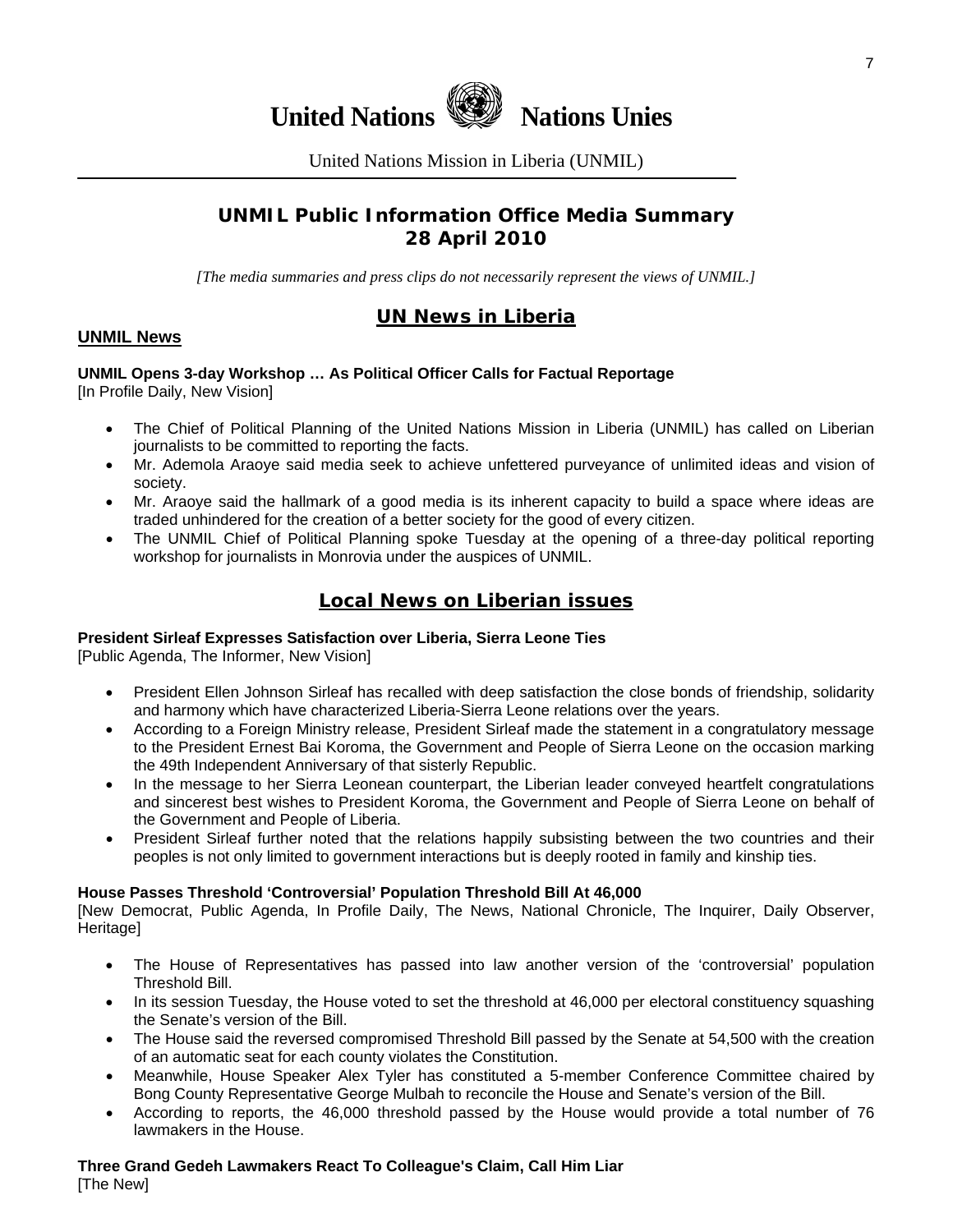- Three Grand Gedeh lawmakers have angrily reacted to a statement by Senator Isaac Nyenabo that the County's Legislative Caucus lacks intellectual capacity.
- Representatives Rufus Gbeior, Kai Farley and Zoe Pennue described Senator Nyenabo's statement as unfortunate.
- They said Nyenabo's statement clearly shows that he remains traumatized after loosing the seat of President Pro-tempore of the Senate.
- Representatives Gbeior, Farley and Pennue also described their kinsman as a liar and an unaccomplished lawmaker.
- Their joint statement comes days after Senator Nyenabo questioned the intellectual capacity of the Grand Gedeh Legislative Caucus and advised his kinsmen to vote wisely in 2011.

# **Teachers Lay Down Chalk In South-eastern Liberia**

[Daily Observer]

- Replaced teachers and newly recruited teachers in Grand Gedeh County are carrying on a go-slow because of what they term as 'no money to pay them'.
- The spokesman of the teachers alleged that they had not been paid for a very long time and as such, they were downing their chalk until their plight were addressed by the education authorities.
- Mr. Neewray Wea added that they had reached the decision to lay down their chalk following series of engagements with the government concerning the regularization of their status.
- About 400 teachers are involved in the go-slow across the county.
- But Grand Gedeh Chief Education Officer, Bestman Charpy denied knowledge of the go-slow.

# **Star Radio** *(News monitored today at 09:00 am)*

#### **House Passes Threshold 'Controversial' Population Threshold Bill At 46,000**

*(Also reported Truth FM, Sky FM, and ELBC)*

#### **House Holds Public Hearing On Bill To Amend LMA Act**

- Public hearing is underway at the House of Representatives into the controversial bill to amend the Liberian Marketing Association (LMA) Act.
- The hearing is being conducted by the House Joint Committee on Judiciary and Internal Affairs.
- The hearing is intended to solicit expert opinions from the public to enhance the process of decision making.
- LMA founding executive member Samuel Daniels is among the invitees presenting papers at the hearing.
- The first attempt by the House to pass the draft LMA Act last month suffered a setback following protest from majority lawmakers.

# **Three Grand Gedeh Lawmakers React To Colleague's Claim, Call Him Liar**

*(Also reported Truth FM, Sky FM, and ELBC)*

#### **LBS Director General-designate's Confirmation Suffers Another Setback**

- The confirmation of rejected LBS Director General-designate of the Liberia Broadcasting System (LBS) Darryl Ambrose Nmah has suffered its third setback in the Senate.
- It followed the decision of the Senate to again defer the confirmation of Mr. Nmah to Thursday, April 29 noting that it could not take a vote to decide the fate of the rejected Director General-designate because of some difficulty.
- Senate presiding officer Daniel Naatehn did not elaborate but said a motion was raised for Mr. Nmah's confirmation to be postponed.
- Senator Naatehn also announced that the confirmation of several other Presidential nominees was deferred to Thursday.
- He further said the obstacle surrounding the confirmation of Deputy Information Minister-designate for Public Affairs, Jerolimek Piah, has been removed.
- According to him, the Judiciary Committee has established there is an Act of 1972 that provides for the President to appoint more than one Deputy Ministers.

*(Also reported Truth FM, Sky FM, and ELBC)*

# **Education Ministry To Use US\$4 Million US Government Fund To Pay Newly Recruited Teachers**

- The Ministry of Education says the US\$4 million provided by the US government through USAID will be used to pay all newly recruited teachers.
- The money which is in support of education recovery in post war Liberia will cover teachers of the Rural Teacher Training Institute (RTTI) in 15 counties.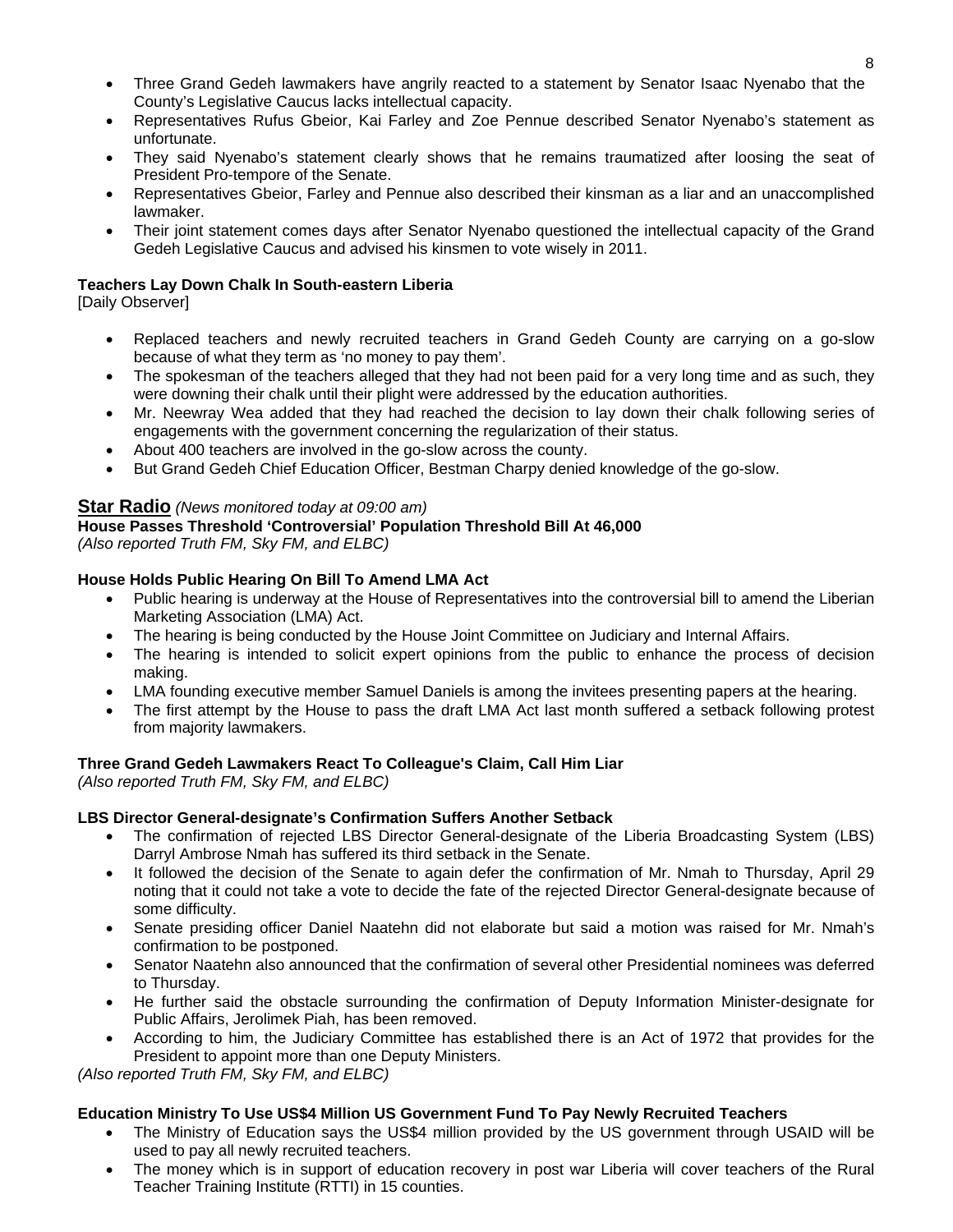- The ministry says modalities were being worked out with the management of ECOBANK to pay all newly recruited teachers and RTTI graduates.
- A Ministry of Education release says the process has begun with Montserrado County and will gradually move to the leeward counties.

#### **Former Lawmaker Wants All Lofa Confab To Settle Voinjama Crisis, Others**

- Former Lofa County Representative Philip Tali has called for an all Lofa Conference to resolve the Voinjama crisis and other outstanding issues in the county.
- Mr. Tali said the issue of a seven-member committee to handle the Lofa crisis must be abolished.
- The former Lofa lawmaker suggested that the conference be held in Voinjama in the shortest possible time to identify the root cause of the problems in Lofa County.
- According to Mr. Tali, the Conference shall include all district commissioners, traditional chiefs, religious leaders and two elders from each district.
- He said the delegates must also include women and youth representatives from each district and representatives of male and female zoes.
- The proposed Lofa Conference shall also include the Ministries of Justice and Internal Affairs, the Governance Commission, Lofa Bar Association, and civil society among others.
- Mr. Tali is the current chairman of the Fact-finding Committee on the Lofa Crisis.

#### **Truth Fm** *(News monitored today at 10:00 am)*

#### **Bong Lawmaker Wants Finance Minister Provide 'Genuine Answers' To GAC Report**

- Senator Jewel Howard Taylor of Bong County wants Finance Minister Augustine Ngafuan to provide what she called genuine answers to the audit report on the ministry by the General Auditing Commission (GAC).
- Senator Taylor however differed with the recent clarification that the Minister could not be held liable for the disappearance of US\$5 million as revealed in the GAC report.
- According to the Bong lawmaker, Minister Ngafuan must take responsibility for the disappearance of the funds by providing adequate responses to the GAC report on the ministry.

# **International Clips on Liberia**

#### **WISCO Starts Work On Iron Ore Project In Liberia**

#### **http://www.capitalvue.com/home/CE-news/inset/@10063/post/1180760**

The parent company of Wuhan Iron and Steel, Wuhan Iron and Steel Group (WISCO) has started work on an iron ore project in Liberia jointly with China Development Bank's China-Africa Development Fund, reports news.cnxianzai.com, citing unnamed sources from Wuhan Iron and Steel Group. According to the report, the iron ore project is the largest project in the history of China-Liberia economic relations. On March 12, 2010, Wuhan Iron and Steel Group had signed a cooperative agreement and equity transfer agreement to purchase a 60 percent stake in China-Union Investment from China-Africa Development Fund. Through this stake purchase, Wuhan Iron and Steel Group will obtain a controlling stake in the Liberian iron ore project which has total reserves of 4.1 billion tons.

#### **Liberia detains 41 workers; Bangladeshi peacekeeping mission works on their repatriation; envoy goes to Benin for bailing out 31 stranded seamen**

#### **<http://www.thedailystar.net/newDesign/news-details.php?nid=136208>**

The 41 Bangladeshi workers recently detained in Liberia for their irregular status are expected to be brought back home soon by UN peacekeeping mission flights. A brigade commander of Bangladeshi peacekeepers in Liberia told Dhaka that he is hopeful to get the UN Headquarters' permission for transporting the workers in phases, said Saida Muna Tasneem, director general of the external publicity wing of the foreign ministry, yesterday. In another development, Bangladesh's Chargé d' Affaires in Morocco Lutfar Rahman is going to Benin to help repatriation of the 31 Bangladeshi seamen stranded on eight ships offshore the West African country. Lutfar Rahman, who was scheduled to start for Benin last night, will meet foreign ministry and port officials there. Benin earlier assured Bangladesh of hosting the stranded seamen until their repatriation and help get airfare for the crewmembers, said Saida Muna. The date of repatriation of the workers detained in Liberia was, however, not confirmed yet, she said. It could not also be known when the jobseekers went to Liberia.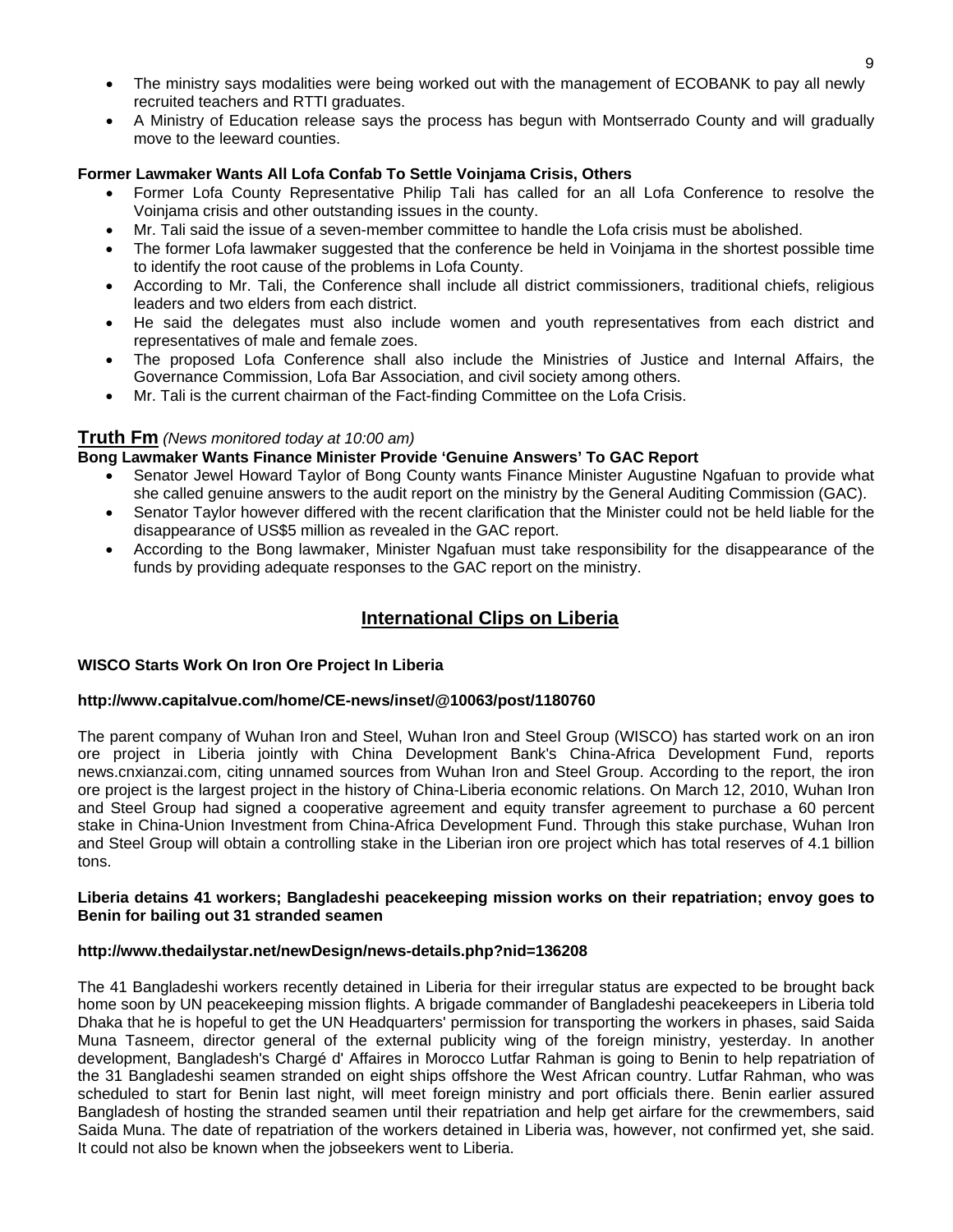#### **George Weah not oppose to Taylor's return if acquitted**

#### **http://runningafrica.com/news-04272010Weah-TaylorReturn.html**

Opposition politician and Liberian soccer legend Mr. George Oppong Weah says the creation of a proposed Special Tribunal in Liberia to try those responsible for the commission of war atrocities and violation of human rights and international law will "provide safety and show that those who do not respect human rights will be taken to court." In an interview with Radio Netherlands monitored on Philadelphia on Tuesday, Mr. Weah said "for such a country like Liberia, the setting up of a Special Court to adjudicate war crime allegations is good for the people; it's beneficial to us". Asked what his position would be if former rebel leader turned former President Charles Taylor were acquitted at his current war crimes trial in The Hague, the Netherlands, Mr. Weah who indicated he didn't understand the context of the question however volunteered that if Mr. Taylor were acquitted it means he is set free. In continuation of his response, Mr. Weah said, "Liberia did not send Charles Taylor to The Hague neither accused Charles Taylor of any crime. So if Sierra Leone accused Mr. Taylor of a crime and he is in The Hague and is acquitted and Liberia also has nothing against Mr. Taylor, he is a free citizen and I think he must go back to his country." He asked that Liberians then should welcome Mr. Taylor as a citizen of the country.

#### **Morning Brew: Hockey jerseys popular in Liberia**

#### **http://www.kansan.com/news/2010/apr/27/morning-brew-hockey-jerseys-popular-liberia/?sports**

Hockey holds a different meaning in Liberia. This poor, sub-Saharan African country is without ice and in many circles, water. There are no hockey sticks, rinks, pads or Zambonis. Most civilians know nothing about the sport at all. But they've got jerseys. The exchange of used clothing from North America has created an underground market in Western Africa. Liberia still suffers from the aftermath of its second civil war, which ended in 2003 and claimed 150,000 casualties. Some gracious Americans and Canadians donate their unworn or under-appreciated threads to a cause that they see on their televisions or read about in their magazines. Then the giant blocks of clothing are shipped off on a boat and unloaded to coastline towns in Africa. Liberia happily rakes in the goods and hockey jerseys are its hottest commodity. A National Post photo gallery captures the meaning of the hockey jerseys in Ganta, a small town in Liberia. One boy stops for a picture while transporting chopped watermelon on top of his head. In the picture he wears a turquoise San Jose Sharks jersey that matches his similarly colored shorts.

# **International Clips on West Africa**

#### **Guinea**

#### **Guinean woman wins stay of deportation**

#### **http://www.ottawacitizen.com/Quebec+Guinean+woman+wins+stay+deportation/2959071/story.html**

A woman who was slated to be sent back to her native Guinea on Tuesday has won a stay of deportation. Vic Toews, the public safety minister, made the announcement in the Commons. Earlier in the day, Sayon Camara Sow was hiding in a car at Montreal's Trudeau Airport while her lawyer waged a last-ditch battle to allow her to remain in Canada. Had the appeal been rejected, two border agents were at Trudeau waiting to escort the woman, who is 24 weeks pregnant, on a flight to Guinea, where she was sold by her family into a forced marriage and assaulted by her former husband.

#### **Ivory Coast**

#### **Gbagbo invites Mills for talks on maritime boundary demarcation**

#### **http://www.citifmonline.com/site/news/news/view/5230/1**

Ivorian President Laurent Gbagbo has invited President John Evans Atta Mills to his country to discuss the recent rumpus over demarcation of boundaries for the two countries. The invitation was delivered by a delegation from Ivory Coast led by its Minister of Internal Affairs, Desire Tagro. It is recalled that President Mills some three weeks ago inaugurated a 16-member boundary Commission, chaired by Lands and Natural Resources Minister, Collins Dauda, to engage neighboring West African States in thorough negotiations over its maritime and land boundaries. The creation of the Commission became necessary after Ivory Coast reportedly laid claim to some portions of Ghana's oil wells in the deep waters of the Western Region. Some experts drawn from the Ghanaian side after the Commissions inauguration have already visited Ivory Coast to engage in talks. In the interim, the Ivorian President Laurent Gbagbo wants a meeting with President Mills to ensure that issues surrounding the various countries boundary demarcation are thoroughly discussed. Interacting with Press Men on their mission to President Mills, the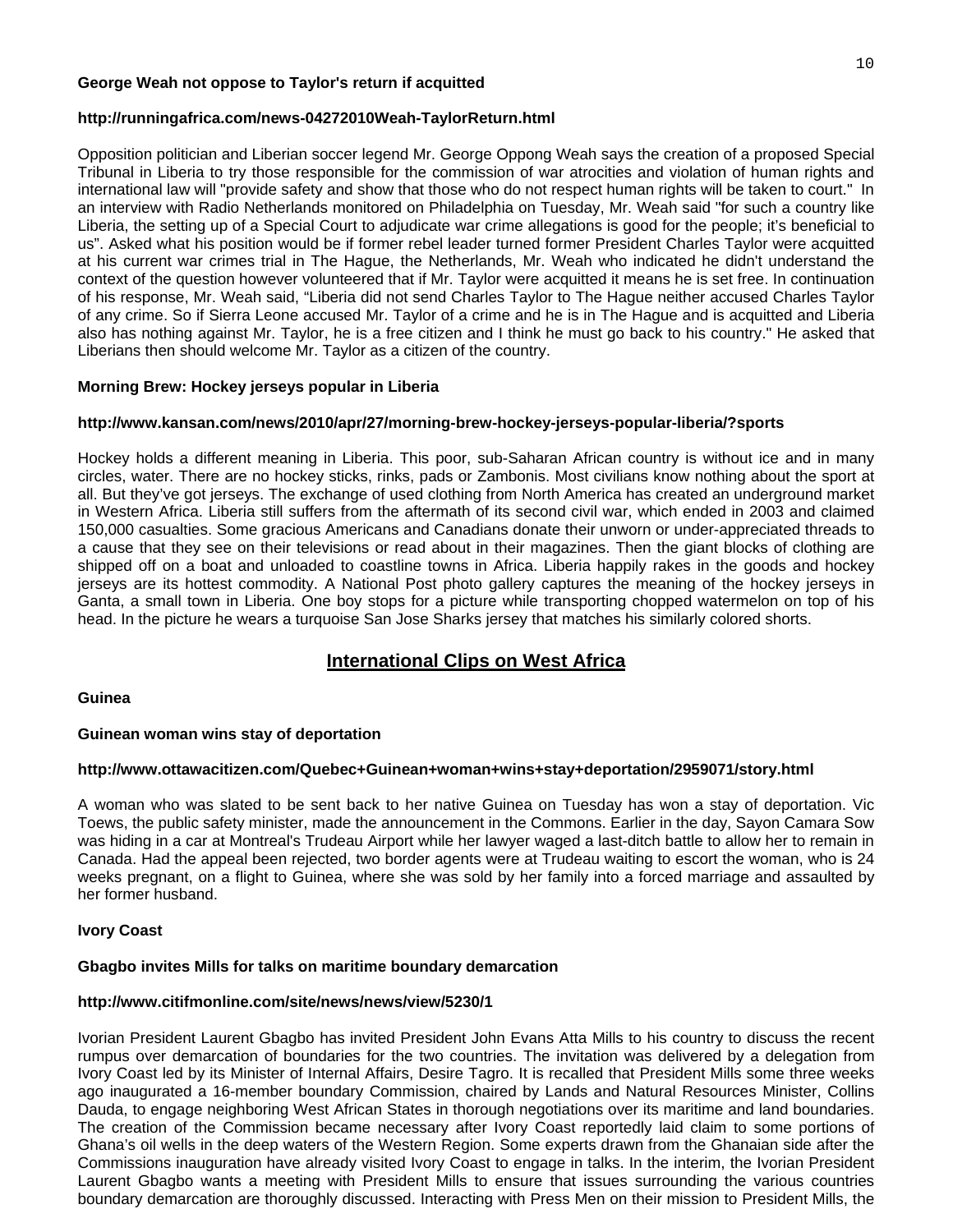Ivorian Minister of Internal Affairs Desire Tagro expressed the hope that the two countries would work in the same spirit that they demonstrated in resolving the land boundaries issue. Receiving the sealed message earlier President Mills indicated that he would work expeditiously on the contents and wished the **Ivoirians** well in their upcoming elections.

#### **Sierra Leone**

#### **Fresh Corruption Issues Dog Former British P.M. Tony Blair in Sierra Leone**

#### **http://news.sl/drwebsite/publish/article\_200515236.shtml**

Former British Prime Minister Tony Blair's penchant to engage in activities that result in him being accused of corruption has dogged him into the West African nation of Sierra Leone where he now finds himself embroiled in a national scandal that he collected the equivalent of ten billion worth of the country's leones currency from American Computer Billionaire Bill Gates' charitable foundation but never announced it to the locals on whose behalf Blair's Office is claiming to have collected the money to assist them. Ten billion leones is equivalent to about two and half million United States dollars. Sierra Leone's biggest and most widely read news daily, the Awareness Times, is hot on the issue of the former Prime Minister so much so that the Government, which perceives Mr. Blair as a sort of Godfather, has stepped in and subtly threatened the newspaper's owners with possible sanctions if the paper did not let up on the allegations of corruption being levied at Mr. Tony Blair. Pro-government news outlets especially an obscure one with professed links to Tony Blair, have also launched vicious personal attacks on the paper's very popular female publisher, Dr. Sylvia Olayinka Blyden. The Publisher, one of the country's leading molders of public opinion in Sierra Leone, remains unfazed and has described some of the attacks on her character as "more on the amusing side than anything else".

#### **250,000 Women in Sierra Leone to be given Free Medical Treatment, Medicines**

(NNN-UNFPA) -- Beginning April 27, all medical treatment and medicines for pregnant women, lactating mothers and children under 5 will be provided free of charge in all government health facilities in Sierra Leone, currently one of the most dangerous places on earth to get pregnant. The new programme is expected to cover some 250,000 women and a million children. In addition, health workers will receive a general salary increase as part of the Free Health Care directive launched by President Ernest Bai Koroma with support from government and development partners, including UNFPA, the United Nations Population Fund. This groundbreaking initiative is just one of the kinds of improvements to the well-being of women that Bunmi Makinwa, UNFPA's Africa Region director, expects to see across the continent as the result of the Campaign on Accelerated Reduction of Maternal Mortality in Africa (CARMMA). "In two to three years, we would like to see maternal mortality reduced -- not just plateau -- in every country," he said, adding that in some areas, maternal mortality has actually been on the rise.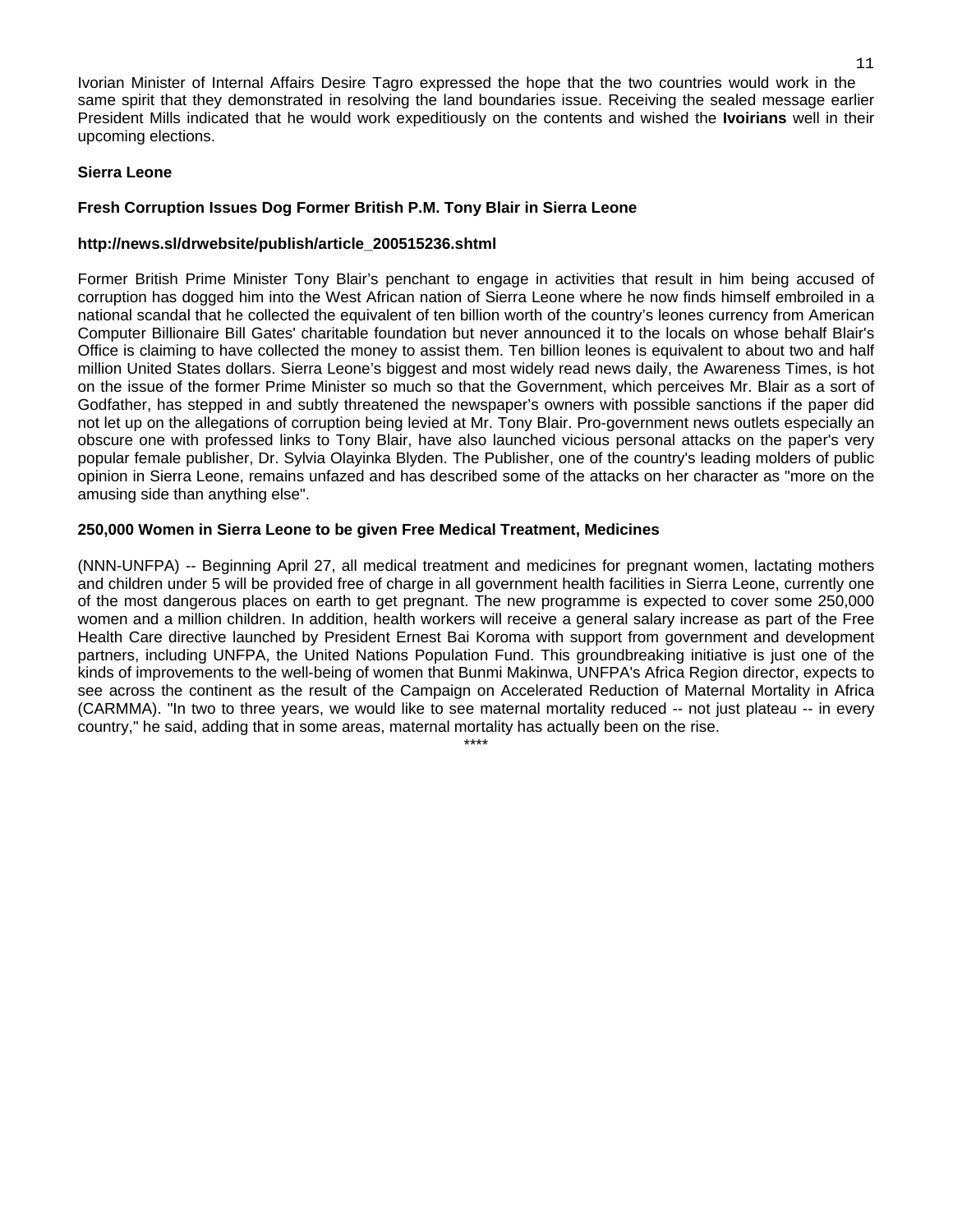# Institute for Defence Studies and Analyses Wednesday, April 28, 2010

[www.idsa.in](http://www.idsa.in/) 

# **The ICC's Role In Sudan: Peace Versus Justice**

#### By Mayank Bubna for IDSA

The ICC's approach to the Sudan crisis has been flawed because it failed to acknowledge the political implications of its rulings. It has only targeted the ruling elites of the Sudanese government, which poses a problem because these same elite perceive such indictments not as legal edicts but as tools of coercive diplomacy in the international arena. It is very difficult to enforce law in an ongoing conflict, and trade-offs are necessary between short-term deterrence and long-term prevention strategies. In order for ICC jurisdiction to truly have a sway it needs to be credible as a deterrence mechanism, and it should keep track of the political strategies used by various actors to resist a tribunal.

On 14 July 2008, the International Criminal Court's Chief Prosecutor, Luis Moreno-Ocampo, handed over evidence towards an arrest warrant application for Sudanese President, Omar Hassan al Bashir. On 4 March 2009, the warrant was approved by the pre-Trial Chamber at the ICC. The charges included responsibility for five counts of crimes against humanity and two counts of war crimes under Article 25(3) (a) of the Rome Statute.1

This indictment is not the first time that a sitting head of state has been condemned for war crimes – Charles Taylor of Liberia and Slobodan Milosevic of Serbia were both charged on similar accounts while in office. Yet the subsequent expulsion of aid workers from Sudan's Darfur region has brought back into limelight the debate over the effectiveness of international criminal justice. On the one hand, the additional pressure on the Sudanese regime by the international community has been welcomed by many. On the other hand, there is the fear that such an indictment will mark the end of diplomatic efforts to bring peace within the country. Either way, it highlights the dual role that the ICC is compelled to adopt for itself – a legal obligation alongside a political act.

Prosecutions during an ongoing conflict such as the one in Sudan present an ethical dilemma in international law for an international court – there is the need to balance the need for justice as a deterrent towards future atrocities alongside the possibility of an exacerbation of conflict because wanted criminals ignore such rulings. This is in recognition of the fact that shaming certain individuals or passing certain kinds of verdicts has widespread repercussions in so far as they can incite wanton violence. More than simply administering punitive reparations the court needs to also account for the possibility of future atrocities due to its legal rulings.

In other words, ICC decisions have to be carefully calibrated because of the on-the-ground and political ramifications they can have. Legal deterrence, while necessary, is limited in its scope to prevent atrocities if not backed by political muscle power, intimidation and force. This brief examines the existing debates around the dual objectives of peace and justice for the ICC, and its application to the Sudan case. It shall also demonstrate how the two cannot be reconciled simultaneously without a credible enforcement mechanism from the international community.

# **ICC Verdict in the Sudan Crisis**

When the ICC issued its arrest warrant for Sudan's president, it did so in compliance with Article 5 of the Rome Statute, which allows it to address crimes related to genocide, crimes against humanity, war crimes and crimes of aggression.2 In a UN-issued mandate (Resolution 1564), an International Commission for Inquiry in Darfur was created to "investigate reports of violations of international humanitarian law and human rights law in Darfur by all parties, determine whether or not acts of genocide have occurred, identify the perpetrators of violations of international humanitarian law and human rights law in Darfur, and suggest means of ensuring that those responsible for such violations are held accountable."3 The report found guilty the Government of Sudan and the Janjaweed for "serious violations of international human rights and humanitarian law."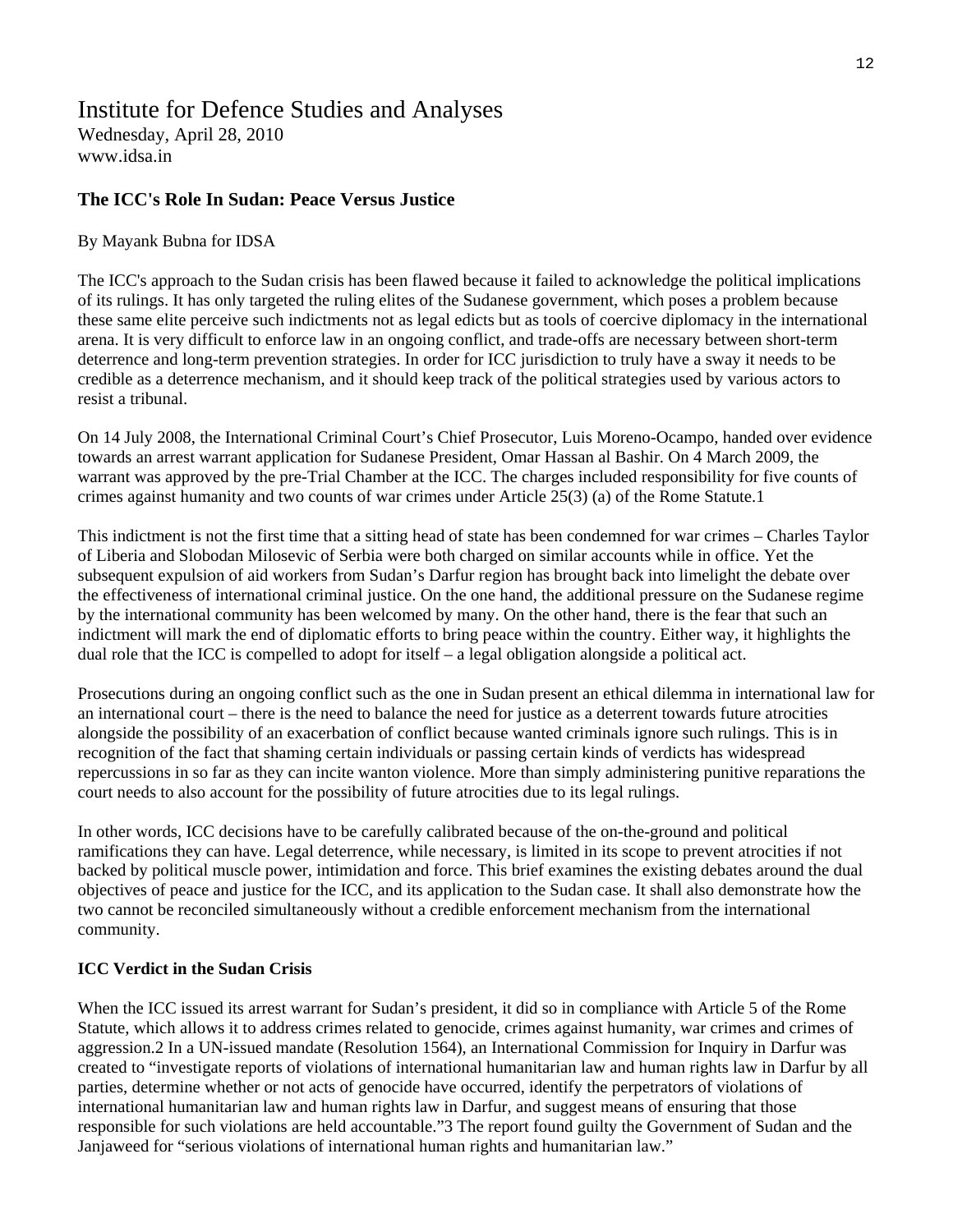It also determined the government forces and certain militia groups were responsible for indiscriminate killings, albeit not amounting to genocide.4 The matter was only subsequently handed over to the ICC's jurisdiction under Resolution 1593, whereby the Sudanese government was required to cooperate with the Court despite the fact that Sudan is not a party to the Rome Statute.5

The ICC, under the leadership of Prosecutor Moreno-Ocampo, conducted an investigation and issued warrants against two government officials in 2007 – Ahmed Mohamed Haroun and Mohamed Abdel Rahman Kushayb. Later in 2009, President al Bashir himself faced an arrest warrant.

# **Referral of the Darfur Case to the ICC – A Political Move**

In carrying out the tasks given to it by the UNSC, the ICC fulfilled a legal obligation. But it also carried out what can be deemed as the political will of the international community.

Security Council Resolution 1593 was adopted in 2005 with eleven favourable votes and four abstentions in the Security Council.6 Most voting countries recognized the urgent need to address the "culture of impunity" prevalent in Sudan. In many ways, violations of humanitarian law had been recognized much earlier, and the international community had reached a general consensus that the war in Darfur had crossed humanitarian boundaries; a verdict from the ICC only served to legalize the international community's joint opinion on the Darfur activities.

The pursuit of justice in an ongoing conflict through the ICC is a conscious decision by the international community to direct the conflict in a certain way and achieve some set objectives. An examination of the legal and political debates reveals that they all rely chiefly on a deterrence rationale, i.e. to end a "culture of impunity". Indeed many international lawyers and academics of law have claimed that deterrence was one of the most important reasons for the creation of international criminal tribunals and the ICC in the first place.7 However, legal deterrence of the sorts administered by an international court has no place for realist politics. It only advances justice for those who have been wrongfully affected by humanitarian or war crimes. It also assumes that by punishing wrongdoers, it will prevent future abominations from occurring.8

Yet, in referring the Darfur problem to the ICC, UN Security Council (UNSC) members demonstrated that this was as much a political move as it was a way to address the issue of human rights violations. Although the ICC is technically independent of the Security Council, it shares a very complex relationship with the UNSC. In the Darfur case, the Prosecution began work only after referral from the Security Council, despite the fact that Sudan is not a party to the Rome Statute. The referral itself was made a full two years after the Darfur crisis had begun. Initially, the UNSC paid scant attention to the region – they were more concerned about the Naivasha peace process, a conflict resolution plan that would bring to an end the longer running civil war between the northern Khartuom government and the Southern command led by John Garang.

Yet the Darfur issue got increasing attention after human rights groups in the United States began to publicize the human rights violations occurring in the region. Although the US government at the time was involved in delicate counter-terrorism activities with the aid of the Sudanese government, it began to also get increasingly vocal about the Darfur atrocities. Resolution 1547, the UNSC's first resolution on the region, supported an intergovernmental African mission to Sudan along with a Chapter VI style political mandate.9 In the subsequent Resolution 1556 in 2004, the UNSC took a stronger stance by acting under Chapter VII of the UN Charter thus employing peace enforcement mechanisms as well as welcoming the involvement of African Union troops to stop the humanitarian catastrophe playing out in Sudan. Yet, there was no mention of the kind of sanctions that would be in place should parties to the conflict fail to comply with the resolution.

The reason for this purposeful gap in the resolution was the varying interests of the UNSC member states. For the United States, Darfur was not at the top of the agenda. Russia and China did not want sanctions in place because they had vital economic interests in Sudan (oil wealth being the driving factor for China, and arms trade being the key for Russia). Others such as the United Kingdom did not want the Naivasha peace process to fall apart as a result of sanctions.10 The task of managing Darfur was handed over to the African Union forces.

Security Council Resolution 1564 followed along the same vein, reiterating some of the same comments and commitments made in the earlier resolutions. It did call for an expansion of the role of the African Union as well as the establishment of an International Commission of Inquiry into the human rights violations. The commission's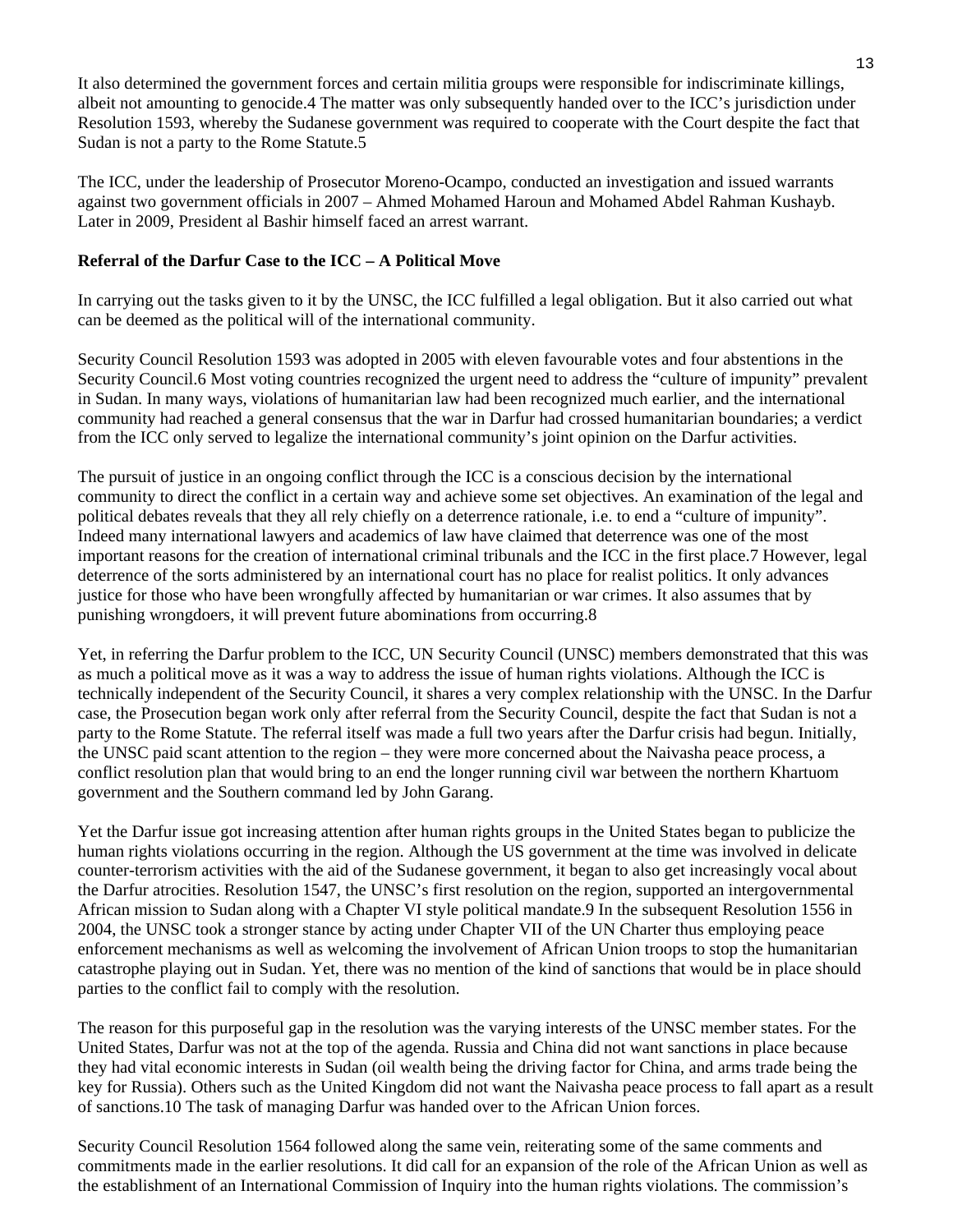report, released in 2005, did not substantially assert that perpetrators had acted with genocidal intent. For, genocidal intent, according to the Commission, was a "determination that only a competent court can make on a case by case basis."11

When such a verdict was made, then the only logical choice left was for an international court like the ICC to take on the Darfur case. However, since Sudan was not a party to the Rome Statute treaty, the case could only be referred to the ICC via a UNSC resolution, which meant having to overcome the veto authority of Russia, China and the United States. Juan Mendez, the UN Special Advisor to the Secretary General on genocide, asserted that "the ICC offers the quickest, most effective way to initiate judicial proceedings against those responsible for war crimes and crimes against humanity in Darfur."12 Facing increasing political isolation as well as increasing public activism on its stance, the UNSC finally decided to send the Darfur case to the ICC on 31 March, 2005.13

#### **Impact of the ICC Decision on the Darfur Crisis**

The prosecution of the sitting Head of State of Sudan, among other people, by the ICC provoked a series of reactions within the country. The most immediate impact was on the National Congress Party (NCP), the leading party to which al Bashir belongs. Members of the NCP perceived the indictment as a method for foreign governments to undertake regime change in Sudan, and viewed it as "the gravest threat to its survival it has ever faced and a matter of life and death."14 Hassan al Turabi, an opposition leader, was placed under arrest for stating that he was in agreement with the ICC decision. Even within the party, Bashir and his supporters are facing opposition from another group under the leadership of Second Vice President Ali Osman Taha, intelligence chief Salah Abdullah Gosh and energy minister Awad al-Jaz, who fear that Sudan is increasingly turning into a pariah state under al Bashir's leadership.15

The NCP also came under fire from its traditional Arab allies such as Egypt. President Hosni Mubarak expressed his disappointment in 2008 regarding al Bashir's failure to press forward with the Comprehensive Peace Agreement (CPA), and for encouraging Southern Sudan towards independence, thus setting hurdles in Egypt's unhindered access to the Nile River's waters.16 Darfur's rebel groups such as the Justice and Equality Movement (JEM) welcomed the indictment, and have used it "to gain some legitimacy at the expense of the regime"17 claiming that "it [was] a great moment for the people of Darfur."18 The Sudan People's Liberation Movement (SPLM), the largest army after the Sudanese national army, had mixed reactions towards the indictment. Some like Salva Kiir, the President of the Government of Southern Sudan, believed that al Bashir's prosecution would be the beginning of the end of the CPA. Other elements within the SPLM were hopeful about regime change within Sudan.

The work of the UN Mission in Sudan and the AU troops on the ground was also adversely affected. Al Bashir "made it clear that he considers the UN responsible for allowing the ICC Prosecutor to proceed with his application for an arrest warrant, and he will hold the Secretary General and the Security Council responsible should the warrant be issued.

Should this happen, all relations with the UN will be up for reconsideration."19 Although the UN enjoys relative safety within the country, what was affected was their credibility as a neutral mediator in the conflict. The NCP suspected the UN of being partial (perhaps rightfully so), which in turn could adversely affect the weak comprehensive peace agreement. Within days of the indictment, al Bashir's government also expelled major humanitarian aid groups from Sudan because the government suspected "aid organizations of collaborating with the court by providing evidence and helping prosecutors gather testimony from victims."20 Although the government promised to take over the aid delivery project, this dismissal had a catastrophic effect on the humanitarian situation on the ground.

# **Problems with the ICC Decision**

An assessment of the immediate impacts of the indictment suggests that it only served to prolong the conflict and suffering in Sudan, without necessarily affecting al Bashir's own agenda – a point that had been duly noted by many states even within the Security Council. There are several juridico-political problems associated with the ICC decision.

Firstly, although the ICC has attempted to build a strong legal case based on procedural matters of law, it has not managed to translate its judicial proceedings into changing the way the international community thinks about and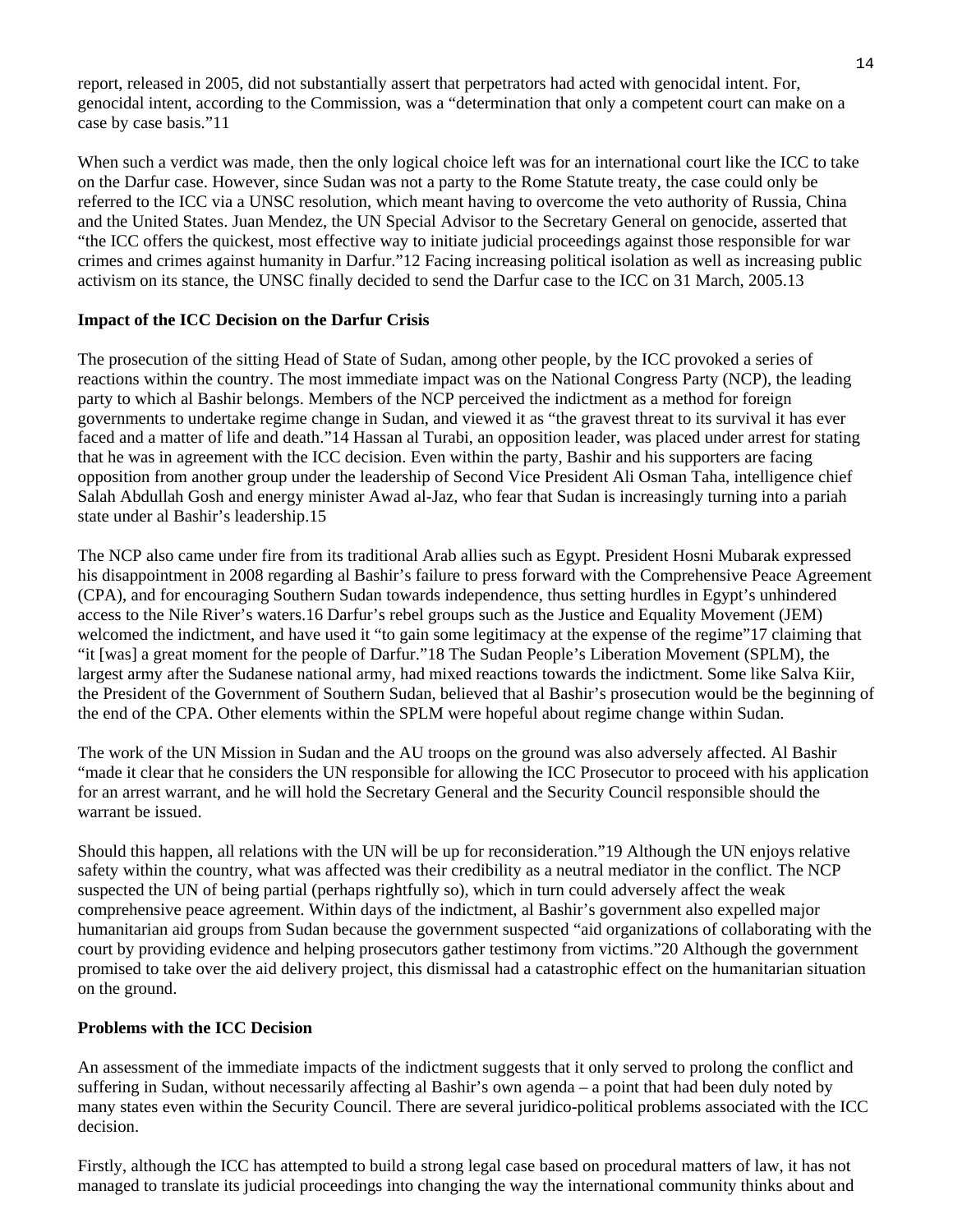acts upon the Darfur crimes. The ICC has been caught up in trying to formulate international norms and winning legal debates, without necessarily understanding the political repercussions. The fact that very few people have been indicted and the spotlight has been placed on al Bashir suggests that these are the sole perpetrators who masterminded the Darfur atrocities, whereas the truth is that past Sudanese governments and many more people have also been complicit in carrying out military or military-proxy campaigns against civilians.

Secondly, incoherence between the Charter of the ICC and practical requirements for legal proceedings makes for a weak legal case for the prosecution. The ICC mandate acknowledges the stress that exists between peace and justice. For instance, Article 53 allows the Prosecutor to inform the pre-trial chamber to pause an investigation "in the interests of justice." In addition, Chief Prosecutor Moreno Ocampo has also stated in an Al-Jazeera interview that "My job is to present evidence to the judges. I have a mandate and I am driven by my mandate…but the negotiators' job is to stop [the atrocities]."21 Yet, the ICC is often perceived as the go-to organization not just to solve legal problems, but also deal with humanitarian catastrophes, state building, conflict resolution, prevention of future conflict, and a host of other activities that fall outside its purview.

Furthermore, the ICC has been unable to dispense its legal duties in the pursuit of deterrence because of inherent flaws within its mandate. For example, the Rome Statute requires the cooperation of state parties to end impunity. It also provides assistance to those countries that are either unable or unwilling to carry out prosecutions locally.22 The legal absurdity here is that the ICC depends on those very states, leaders and governments for cooperation against whom it is carrying out an investigation. This sort of reliance creates a situation where evidence is defective or insufficient, thus incapacitating legal arguments.

Thirdly, the indictment does not do what it was meant to accomplish, i.e. reduce human rights violations and prevent violence against civilians. Historically too, ICC rulings have not had much deterrence value, although this has not been empirically proven. Among the various ways to reduce crime, rigorousness of punishment backed with credible force is one. In the Sudanese proceedings while the severity of the sentence can be harsh, it is hardly credible. For one, the ICC has no enforcement mechanism. It can only penalize al Bashir if he is brought to court. But if the Sudanese government refuses to turn al Bashir over (which it would do as long as he is in power), there is little the ICC can do. There has also been an absence of a credible punishment mechanism for non-compliance with the ICC ruling. There is no reassurance from the international community that it would use force in Darfur if it had to. Most members of the UN Security Council have their own varied interests in the region. Troop contributing nations from the African Union are not powerful enough to monitor the entire Darfur region or prevent all the atrocities. Peaceful settlement of the dispute through mediation or through the UN is the approach that the international community has decided to take. An ICC verdict without credible deterrence thus becomes redundant.

Finally, the ICC's ruling has created conditions in which it is not in the interest of rebel leaders to return to the negotiating table or reduce civilian casualties. In an effort to remove al Bashir from power, they would allow the atrocities to continue, perhaps even highlighting them in order to expose the ineptitude and dirty internal politics of the present government. This has not only significantly hampered the peace process, but also converted a legal ruling of the ICC into a political tool to leverage the interests of certain actors in the Darfur arena. Solutions for the conflict therefore, lie not in law but in politics. The ICC has been forced to adapt itself to the ground realties and acknowledge its role not only as a court of international criminal law, but also as a space where the politics of peace mix with justice.

#### **Peace or Justice?**

Of the three likely follow-up scenarios – first, removal of al Bashir from the office of head of state; second, renewal of civil war; third, a confrontation between the Sudanese government and the international community – the third one seems most likely under the current circumstances. In the months following the arrest warrant, as the world waited with baited breath for Sudanese politics to unravel, there has been little indication that al Bashir has faced challenges by others to his control. If anything, it has been the reverse – propped up by Sudan's oil wealth, al Bashir has managed to almost triple the nation's GDP since he took power.23 Even though several independent sources critiqued the president's unfair election campaigning in 2010, ground reports suggest that he did not actually need to rig the elections – people would have voted for him anyway. The fact that he is a wanted criminal by the ICC does not seem to affect most Sudanese, who have thrived in the economic boom.24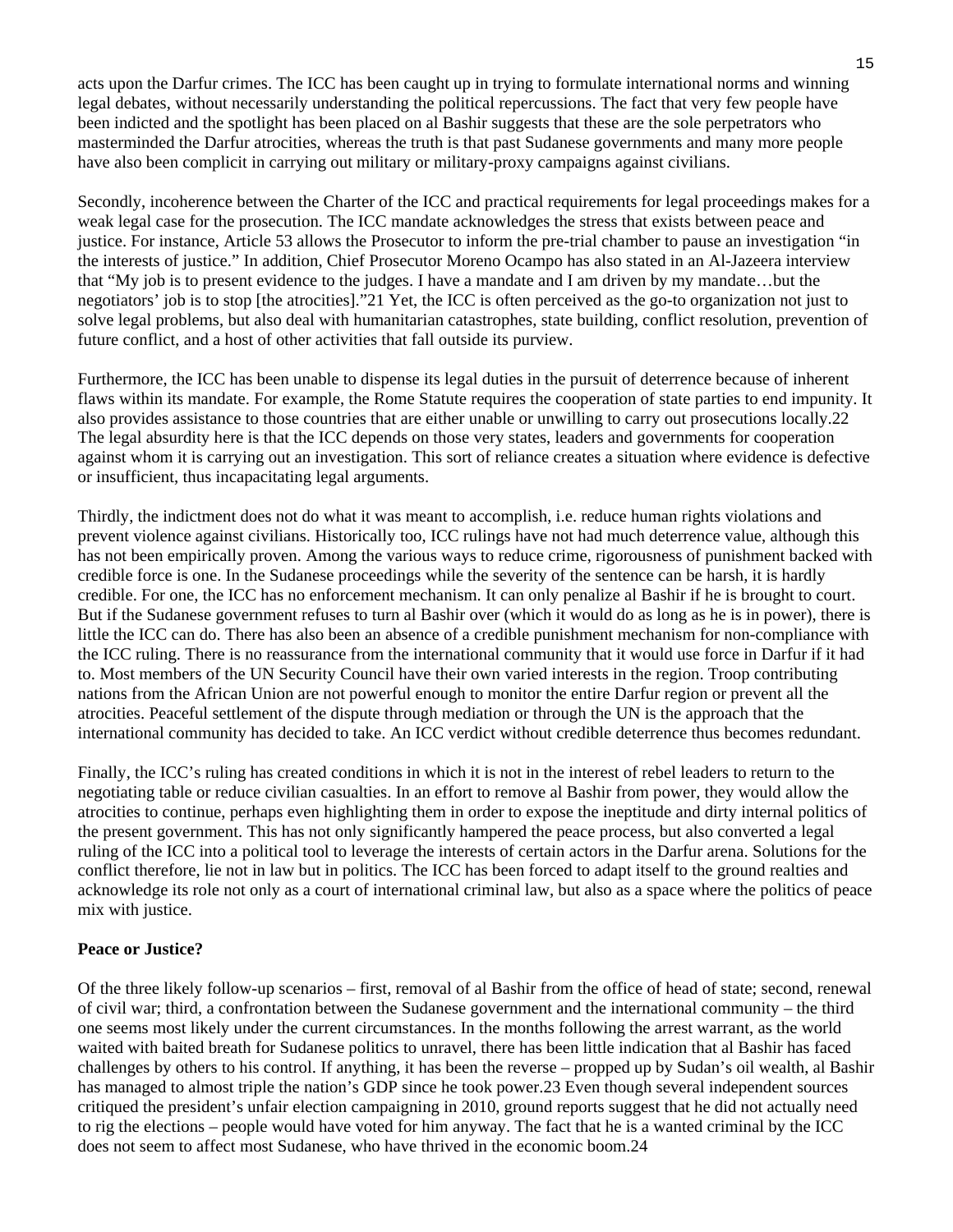The ICC's approach to the Sudan crisis has been flawed because it failed to acknowledge the political implications of its rulings. It has only targeted the ruling elites of the Sudanese government, which poses a problem because these same elite perceive such indictments not as legal edicts but as tools of coercive diplomacy in the international arena. It is very difficult to enforce law in an ongoing conflict, and trade-offs are necessary between short term deterrence and long-term prevention strategies. In order for ICC jurisdiction to truly have a sway, it needs to be credible as a deterrence mechanism (which requires the strong backing of the international community either in the form of military intervention or sanctions), and it should keep track of the political strategies used by various actors to resist a tribunal.

The ICC has evolved into a space where international legal instruments have to work alongside political ones. The Darfur case, for all the reasons mentioned above, cannot be treated as simply a law and order problem. If peace is to be reconciled with justice, then political solutions need to be sought too. Complex cases such as Darfur point to inherent inconsistencies and paradoxes even within the Rome Statute. While the statute claims that the ICC's goal is to end impunity, it also states that nations shall "refrain from the threat or use of force against the territorial integrity or political independence of any State" or "intervene in an armed conflict or in the internal affairs of any State."25 Yet, without a credible force backing it, the ICC is reduced to playing only second fiddle to the UNSC. The ICC, like other international tribunals, does not operate in a legal bubble, rather in a more complex context where law without politics is essentially rendered meaningless.

Mr. Mayank Bubna is Visiting Fellow at the Institute for Defence Studies and Analyses, New Delhi. Originally published by Institute for Defence Studies and Analyses (www.idsa.in) at [http://www.idsa.in/system/files/IB\\_ICCsRoleinSudan.pdf](http://www.idsa.in/system/files/IB_ICCsRoleinSudan.pdf)